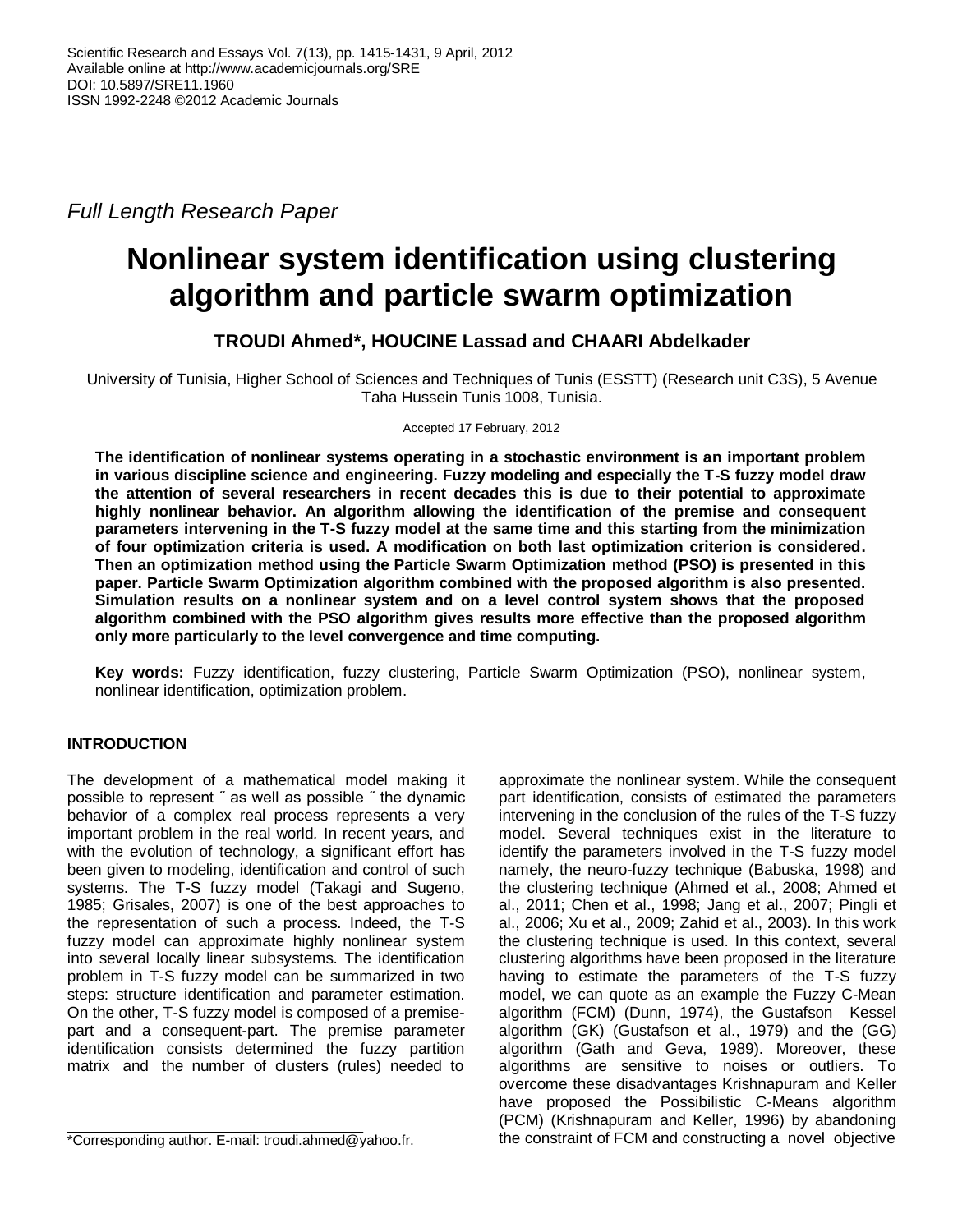function. The PCM can deal with noisy data better than FCM, GK and GG. However, FCM, GK, and PCM are all only allowed the identification of the premise parameters while the consequent parameters are estimated using the least squares methods. In 1998 J.Q. Chen proposed another clustering algorithm allowing the identification of the premise and consequent parameters at the same time and this by using an iterative optimization method and starting from the minimization of four optimization criterion. This algorithm has many drawbacks such as convergence to local optima, sensitivity to noise and the aberrant point, also the computation time is very slow. In this paper we propose a new clustering algorithm to overcome this problem. This algorithm consists to introduce some modification to the optimization criteria and more particularly the last two criteria. Inspired by krishnapuram and Keller algorithm, we introduce two new objective functions into J.Q. Chen algorithm to replace the last two objective functions  $J_3$  and  $J_4$  in it. The algorithm which we have proposed overcomes the problems of sensitivity to noise and aberrant point better than FCM, GK, PCM and J.Q. Chen algorithms. However, FCM, GK, PCM and J.Q. Chen algorithm are all based on Euclidian distance in their objective function. In real world, the Euclidian distance is not complex enough to deal with more sophisticated problem. In order to introduce more robustness to the algorithm, Wu and Yang (2002) have proposed a non-Euclidean distance to replace the Euclidean distance in FCM algorithm. Inspired by Wu and Yang's algorithm, we introduce the new distance into J3 objective function to replace the Euclidean distance in it when calculating the fuzzy partition matrix. The new fuzzy clustering algorithm proposed becomes more robust; however, this algorithm does not solve the problems of convergence and the computation time. To overcome this problem, several solutions have been proposed in the literature. The idea of these techniques is to combine the clustering algorithms with other optimization techniques such as genetic algorithm (Goldberg, 1989) and particle swarm optimization (Adonyi et al., 2002; Biswal et al., 2009; Coelho and Herrera, 2007). Furthermore, we are presenting in this paper another approach for the identification of highly nonlinear systems and operating in a stochastic environment. This approach makes it possible to combine the algorithm which one proposed with the particle swarm optimization (PSO) algorithm. Indeed the particle swarm optimization is a global optimization technique. Thus the incorporation of local research capacity of clustering algorithms and the global optimization ability of PSO algorithm can give very good results. The effectiveness of this algorithm is tested on a nonlinear system and on a level control system. This paper is organized as follows: Next section gives a brief overview of the T-S fuzzy model. The criteria for fuzzy identification are presented in section 3. The proposed algorithm is introduced in section 4. The PSO for

optimization of the T-S fuzzy model is presented in section 5. The simulations results are introduced in section 6. The validation model is presented in section 7. The application of the proposed algorithm to a level control system is described in section 8. And finally section 9 concludes the paper.

# **TAKAGI-SUGENO FUZZY MODEL**

The implementation of a mathematical model for a complex real process operating in a stochastic environment draw the attention of many researchers in various disciplines of science and technology (Favier, 1982). In this context the use of traditional methods of modeling and identification in order to estimate the parameters of such a type of process can not satisfy the desired performance indices (speed, accuracy and stability). However, other techniques such as fuzzy logic and more particularly the T-S fuzzy fuzzy model showed a very good result for the identification of these types of processes. The T-S fuzzy model is based on a set of rules in which the consequent use of numeric variable rather than linguistic variables such as the Mamdani model. The consequent can be expressed as a constant, a polynomial or differential equation depending on the antecedent variables. The T-S fuzzy model makes it possible to approximate the nonlinear system into several locally linear subsystems. The identification of a T-S fuzzy model is made in two stages: adjustment of the parameters and structure optimization. The procedure of adjustment of the parameters is devoted to the estimation of a feasible set of parameters for a given structure. The optimization procedure aims at finding the optimal structure of all local models, the relevant premise variables and the suitable partition of the data space. The T-S fuzzy model consists of several fuzzy if-then rules that can be represented as follows:

$$
R_i: if \ x_k \text{ is } A_i \text{ then } y_i = a_i^T x_k + b_i \tag{1}
$$

The " if " rule function define the premise part, while the " then " rule function constitute the consequent part of the T-S fuzzy model.  $A_i \in R^n$  is a multidimensional antecedent fuzzy set, defined by its membership function  $A_i^{(x_k)}$  $\mu_{A_i}(x_k)$ .  $x_k = x_k, x_{k_2},...,x_k$  $x_k = \left[x_{k_1}, x_{k_2}, ..., x_{k_n}\right] \in R^n$ , is the input vector of the fuzzy model;  $a_i \in R^n$ ,  $b_i \in R$  $\in$  R : are the polynomial coefficients that form the consequent parameters of the i<sup>th</sup> rules, and  *(* $c$ *: denote the numbers of rules in the* rule base).  $y_i \in R$  : Is the rule output variable. Each antecedent fuzzy set  $A_i$  is associated with a membership function  $\mu_{A_i}(x_k)$  described by the following equation: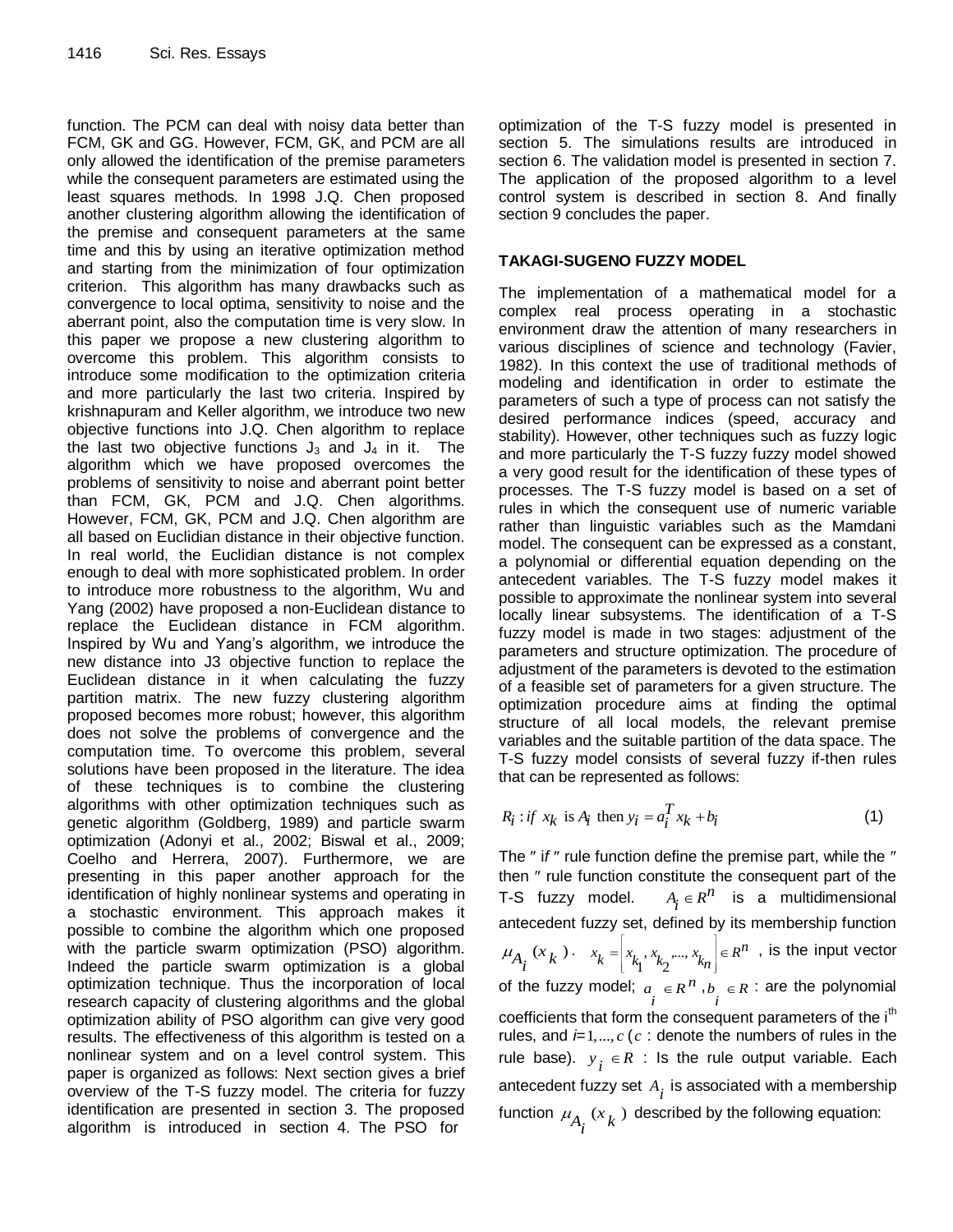$$
\mu_{A_i}(x_k) = \exp\left[-\frac{1}{2}\frac{(x_k-m_{ki})^2}{\sigma_{ki}^2}\right]
$$

Where  $m_{\overline{k}i}$  and  $\sigma_{\overline{k}i}$  are the center and the spread of the membership function, respectively. The output of the general nonlinear system is calculated as the average of output corresponding to the rules multiplied by the degree of fulfillment of the antecedent  $\gamma$ <sub>i</sub> (Babuska and Verbruggen, 2003) of the form:

$$
y = \frac{\sum\limits_{i=1}^{C} \gamma_i(x_k) y_i}{\sum\limits_{i=1}^{C} \gamma_i(x_k)}
$$
(2)

With:

$$
\gamma_i = \mu_{i1}(x_{k_1}), \mu_{i2}(x_{k_2}), \dots, \mu_{in}(x_{k_n})
$$
 (3)

Introduce  $\lambda_i$  : the degree of achievement standard described by the following expression:

$$
\lambda_i = \frac{\gamma_i(x_k)}{\sum\limits_{i=1}^C \gamma_i(x_k)}\tag{4}
$$

The estimated output of the Takagi-Sugeno fuzzy model can be expressed by:

$$
y = \sum_{i=1}^{C} \lambda_i (x_k) \left[ a_i^T x_k + b_i \right]
$$
 (5)

#### **CRITERIAS FOR FUZZY IDENTIFICATION**

Unlike to the other clustering algorithms which have been proposed in the literature, named the Fuzzy C-Means algorithm (FCM) (Dunn, 1974), the Gustafson and Kessel algorithm (GK) (Gustafson et al., 1979) and the Possibilistic C-Means algorithm (PCM) (Krishnapuram and Keller, 1996), which only allow that the premise Parameters identification intervening in the T-S fuzzy model. Chen et al. (1998) proposes another algorithm that allows the identification of premise and consequent parameters simultaneously. It is composed of fuzzy clinear functions and Fuzzy C-Means clustering algorithm. Its obtaining requires the minimization of four optimization criteria. However, this algorithm has some disadvantages including: convergence to local optima, sensitivity with respect to noise these are due to the normalization constraint ( $\sum \mu_{ik} = 1$ 1 *c*  $\sum_{i=1}^{5} \mu_{ik}$  =  $\equiv$ ) as well as the arbitrary choice of

the third and fourth optimization criterion. To address this problem and in order to improve more robustness of the algorithm we tried to introduce modification to the optimization criteria which has been proposed, and more particularly on the last two criterions *J<sup>3</sup>* and *J4*. Moreover we replaced the Euclidean distance by another non-Euclidean distance. This modification makes it possible to guarantee the robustness of the algorithm with respect to the noise and the aberrant points.

#### **Optimization criteria**

The minimization of the criterion  $J_1$  allows the determination of the consequent parameters:

$$
J_1 = \sum_{k=1}^{N} (y(k) - \sum_{i=1}^{C} \mu_{ik} y_i(k))^2
$$
 (6)

The determination of the cluster centers *v i* is obtained by minimizing the  $J_{\c 2}^{}$  criterion:

$$
J_2 = \sum_{k=1}^{N} (x_k - \sum_{i=1}^{c} \mu_{ik} v_i)^2
$$
 (7)

The degree of membership  $\mu_{ik}^{\vphantom{\dagger}}$  can be obtained by minimizing the following criterion:

$$
J_3 = \sum_{i=1}^{c} (\mu_{ik})^{m_1} d_{ik}^2 + \sum_{i=1}^{c} \eta_i \sum_{k=1}^{N} (1 - \mu_{ik})^{m_1}
$$
 (8)

Where *N* is the total number of observations,  $d_{ik} = \sqrt{1 - \exp(-\rho \left\| x_k - v_i \right\|^2)}$  is a non Euclidian distance from simple point  $x_k$  to the cluster center  $v_i$  ,  $c$  is the number of clusters,  $U = \begin{bmatrix} \mu_{ik} \end{bmatrix}$  is a  $c \times N$  matrix , denoted a fuzzy partition matrix.  $m_1$  is a weighting exponent,  $m_1 > 1$ and  $\eta_i^{\vphantom{\dagger}}$  is a suitable positive number. It should be noted that the first term demands that the distance between  $x_k$ to *v i* be as low as possible, however the second term force  $\mu_{ik}^{\phantom i}$  to be as large as possible. The concluding truth degree  $f_{ik}$  can be obtained by minimizing the  $J_4$ criterion

$$
J_4 = \sum_{i=1}^{C} (f_{ik})^{m_2} (|y(k) - \bar{x}k\theta_i|)^2 + \sum_{i=1}^{C} \beta_i \sum_{k=1}^{N} (1 - f_{ik})^{m_2}
$$
(9)  
1  $\langle m_2; i = 1, ..., c; k = 1, ..., N$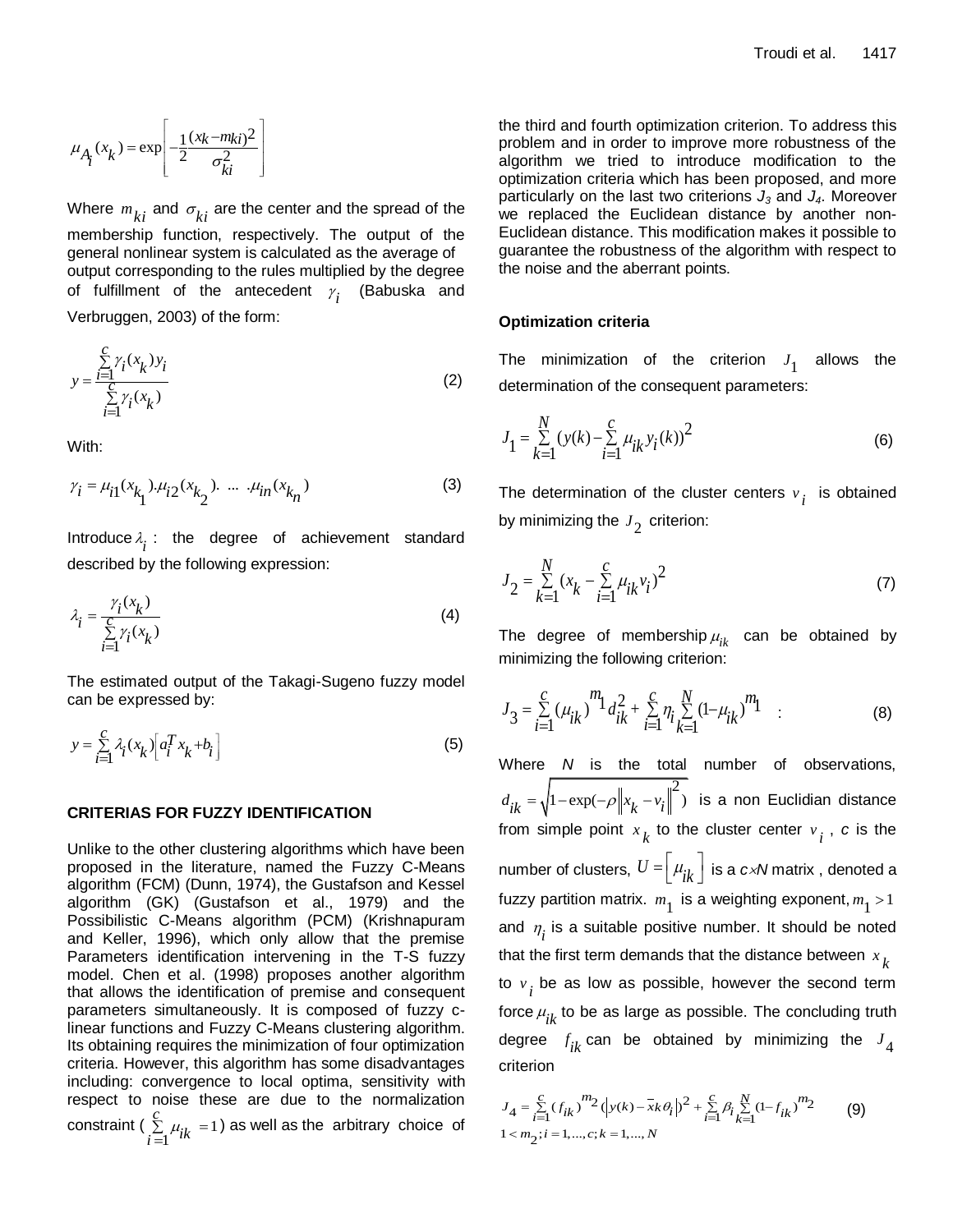Where  $\overline{x_k} = \begin{bmatrix} x_k 1 \end{bmatrix}$  and  $\theta_i = \begin{bmatrix} a_1^i a_2^i ... \end{bmatrix}$  $\theta_i = \left[ a_1^i \ a_2^i \ ... \ a_n^i \ b_i \right]^T$  are coefficients of consequence linear matrix,  $m_{\overline{2}}$  : is a weighting exponent for  $f_{ik}$  and  $\beta_i$  is a suitable positive numbers.

It should be noted that the unit  $X$  is partitioned in subsets  $s_i$  corresponds to *c* prototype  $v_i$ . Consequently, when  $x_k$  is an element of  $s_i$ , then  $\mu_{ik}$ and *f ik* are close to 1. In the contrary case, these two terms tend towards zero:

if 
$$
x_k \in S_i
$$
, then  $\mu_{ik}$  and  $f_{ik}$  all neat to 1  
if  $x_k \notin S_i$ , then  $\mu_{ik}$  and  $f_{ik}$  all near to 0 (10)

Thus  $J_1^{}$  and  $J_2^{}$  can be, respectively rewritten as follows:

$$
J_1 = \sum_{k=1}^{N} (y(k) - \sum_{i=1}^{C} \mu_{ik} f_{ik} y_i(k))^2
$$
 (11)

$$
J_2 = \sum_{k=1}^{N} (x_k - \sum_{i=1}^{C} \mu_{ik} f_{ik} v_i)
$$
 (12)

Where (10) used on several occasions, equation (11) can be replaced by:

$$
J_{1} = \sum_{k \in s_{i}} (y(k) - \mu_{ik} \cdot f_{ik} \cdot y_{i}(k))^{2}
$$
  

$$
\approx \sum_{k \in s_{i}} (\mu_{ik})^{2} (f_{ik})^{2} (y(k) - y_{i}(k))^{2}
$$
 (13)

Thus the vector of the consequent parameters  $\theta_i$  ( $i = 1,..., c$ ) can be obtained by minimization of the following criterion:

$$
J_1 = \sum_{k \in s_i} (\mu_{ik})^2 (f_{ik})^2 (y(k) - \bar{x}k.\theta_i)^2 ;
$$
  
= 
$$
\sum_{k=1}^N (\mu_{ik})^2 (f_{ik})^2 (y(k) - \bar{x}k\theta_i)^2
$$
 (14)

 $\mu_{ik}$  and  $f_{ik}$  are calculated by minimizing  $J_3$  and  $J\rm_{4}$  criterion respectively

Similarly  $J_2^{}$  can be expressed by the following form:

$$
J_2 = \sum_{k=1}^{N} (\mu_{ik})^2 (f_{ik})^2 (x_k - v_i)^2
$$
 (15)

# **Identification algorithm for premise and consequence parameters**

The parameters identification intervening in the T-S fuzzy model is obtained by minimization of four optimization criteria  $J_1$ ,  $J_2$ ,  $J_3$  and  $J_4$  expressed by Equations (14),

 $(15)$ ,  $(8)$  and  $(9)$  respectively.

*i*

 $\eta$ 

Their minimization is complete in an iterative way and by using the following theorems:

**Theorem 1:** assume that *v i* are fixed, then the minimization of the 3 *J* criteria gives for  $i = 1, ..., c$  and  $k = 1, ..., N$ : 1 1  $\sum_{i=1}^{n}$   $\sqrt{m_1-1}$ 1 *ik*  $\frac{d^2_{ik}}{dk}$ <sup>m</sup>  $\mu$  $\left(\frac{d_{ik}^2}{\eta_i}\right)^{\overline{n}}$  $=$  $\overline{a}$  $^{+}$ (16)

**Theorem 2:** Assume that  $\theta_i$  ( $i = 1,...,c$ ) are fixed. The minimization of the  $J_4$  criteria gives:

$$
f_{ik} = \frac{1}{1 + (\frac{|y(k) - \vec{x}k\theta_i|}{\beta_i})^{\frac{1}{m_2 - 1}}}
$$
(17)  
*i* = 1,...,*c* and *k* = 1,...,*N*:

**Theorem 3:** Assume that  $\mu_{ik}$  and  $f_{ik}$  are fixed, then coefficients  $\theta_i$  are obtained from the minimization of the  $J_1$  criteria:

$$
\theta_{i} = (\overline{X}_{k}^{T} U_{i}^{2} F_{i}^{2} X^{-} k)^{-1} (\overline{X}_{k}^{T} U_{i}^{2} F_{i}^{2} Y_{k}); \quad (i = 1, ..., c)
$$
 (18)

$$
U_i = diag(\mu_{i1}, \mu_{i2}, \dots, \mu_{iN})
$$
  
and  

$$
F_i = diag(f_{i1}, f_{i2}, \dots, f_{iN})
$$

**Theorem 4:** assume that  $\mu_{ik}$  and  $f_{ik}$  are fixed, then the cluster centers of the prototypes *v i* are obtained from the minimization of the  $J_2^{\,}$  criterion:

$$
v_{i} = \frac{\sum_{k=1}^{N} (\mu_{ik})^{2} (f_{ik})^{2} x_{k}}{\sum_{k=1}^{N} (\mu_{ik})^{2} (f_{ik})^{2}}; \qquad i = 1,...,c
$$
\n(19)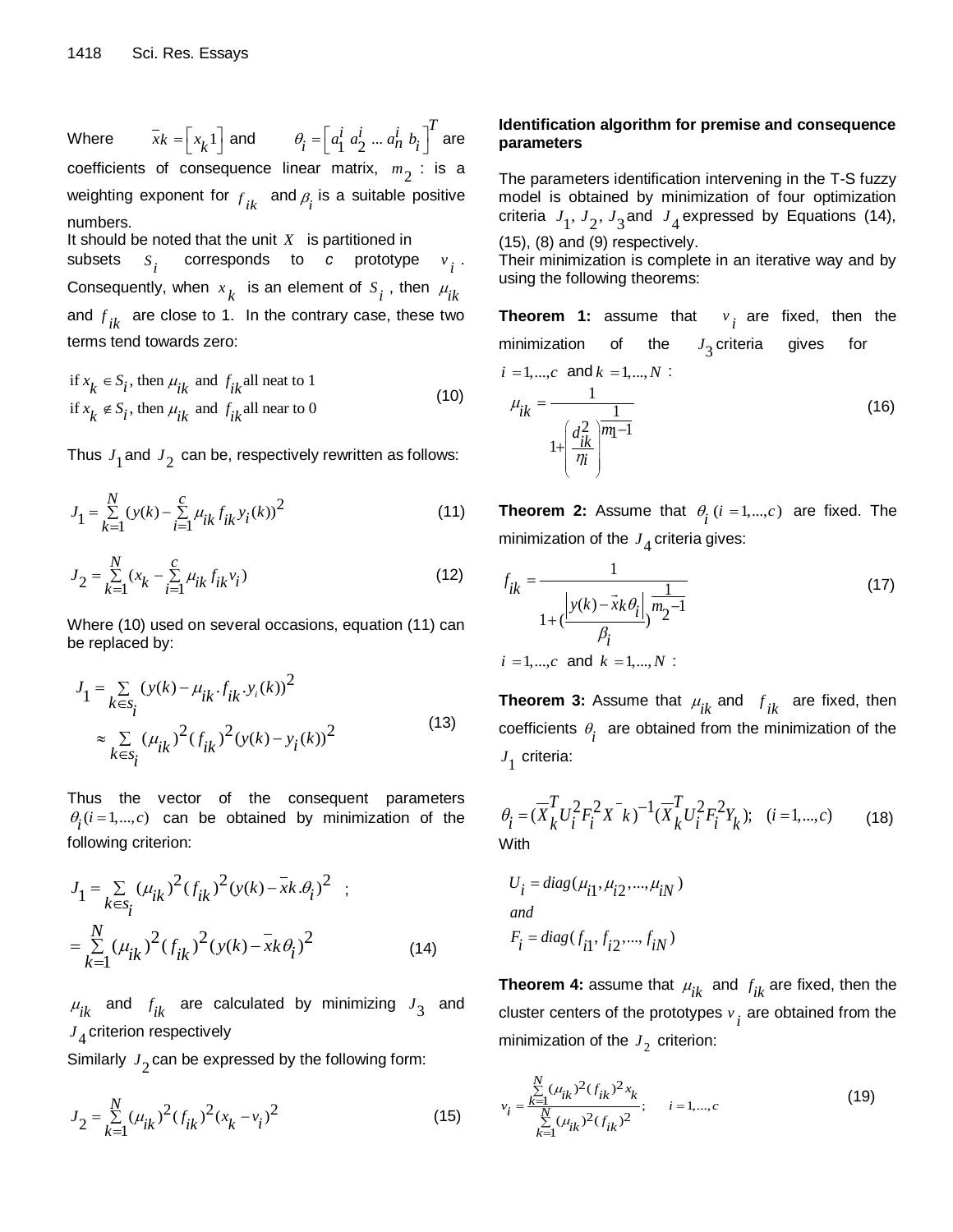Based on the optimization conditions Equations (16) (17), (18) and (19), the identification algorithm of the premise and consequent parameters is obtained from an iterative optimization algorithm described later.

# **PROPOSED ALGORITHM**

Given a data set $(x_k^{}, y_k^{})$ , the new clustering algorithm is given by the following steps:

**Step 1**: Initialization

• Choose the number of clusters

 $\cdot$ Choose the weighting exponent  $m^{}_1$  and  $m^{}_2$ 

•Let err (0) be a large number

**Step 2:** initialize consequence parameter  $\theta$ <sub>i</sub> at random

• compute the fuzzy partition matrix *U* and the cluster centers  $v_{\boldsymbol{i}}^{\phantom{\dag}}$  by the FCM algorithm

**Step 3:** compute 
$$
\eta_i
$$
:  $\eta_i = \frac{\sum_{k=1}^{N} \mu_{ik}^m D_{ik}^2}{\sum_{k=1}^{N} \mu_{ik}^m}$  \nWhere  $D_{ik}^2 = \|x_k - v_i\|$  \nCompute  $\beta_i$ :  $\beta_i = \frac{\sum_{k=1}^{N} f_{ik}^m 2}{\sum_{k=1}^{N} f_{ik}^m 2}$ 

**Step 4:** compute the new clustering distance *d ik* :

$$
d_{ik} = \sqrt{1 - \exp(-\rho ||x_k - v_i||^2)}
$$

**Step 5:** Update the fuzzy partition matrix:



**Step 6:** Update the matrix *f ik* by:

$$
f_{ik} = \frac{1}{1 + (\frac{\left|y(k) - \vec{x}k\theta_i\right|}{\beta_i})^{m_2 - 1}}
$$

**Step 7:** Compute the cluster centers  $v_i$ :

$$
v_i = \frac{\sum\limits_{k=1}^{N} (\mu_{ik})^2 (f_{ik})^2 x_k}{\sum\limits_{k=1}^{N} (\mu_{ik})^2 (f_{ik})^2}; \quad i = 1,...,c
$$

Compute  $\theta_i$  by:

$$
\theta_{i} = (\overline{X}_{k}^{T} U_{i}^{2} F_{i}^{2} \overline{X}_{k})^{-1} (\overline{X}_{k}^{T} U_{i}^{2} F_{i}^{2} Y_{k}); \quad (i = 1, ..., c)
$$

**Step 8:** compute the err =  $\|\theta - \theta(0)\|$ 

Where 
$$
\theta = \left[\theta_1, \theta_2, ..., \theta_c\right]
$$

**Step 9:** if  $err < \varepsilon_1$  then turn to step10; else  $\theta(0) = \theta$ , turn to step 6.

**Step 10:** compute the estimated output and the sum of squared errors between the estimated output and the actual output by:

$$
y(k) = \sum_{i=1}^{C} \mu_{ik} y_i(k)
$$
  
\n
$$
error = \begin{pmatrix} \frac{N}{\sum_{i=1}^{N} (y(k) - y_i(k))^2} \\ \frac{k=1}{N} \\ \frac{N}{\sum_{i=1}^{N} (y(k) - y_i(k))^2} \\ \frac{N}{\sum_{i=1}^{N} (y(k) - y_i(k))^2}{\sum_{i=1}^{N} (y(k) - y_i(k))^2} \end{pmatrix}
$$

**Step 11:** if  $error < \varepsilon_2$  or  $rate < \varepsilon_3$  then stop; else  $c = c + 1$ , *error* (0) = *error*, and turn to step 2

# **PSO FOR OPTIMIZATION OF THE T-S FUZZY MODEL**

#### **Fundamentals of the PSO approach**

The Particle Swarm Optimization (PSO) is a stochastic optimization technique, it was originally developed by Kennedy and Eberhart (1995), it uses a population of candidates solution to develop an optimal solution of the problem. The degree of optimality is measured by a fitness function (Eberhart and Kennedy, 1995). Similar to genetic algorithm (Goldberg, 1989) the Particle Swarm Optimization (PSO) is an optimization technique based on a population where each member of population is considered as a particle, and each particle represents a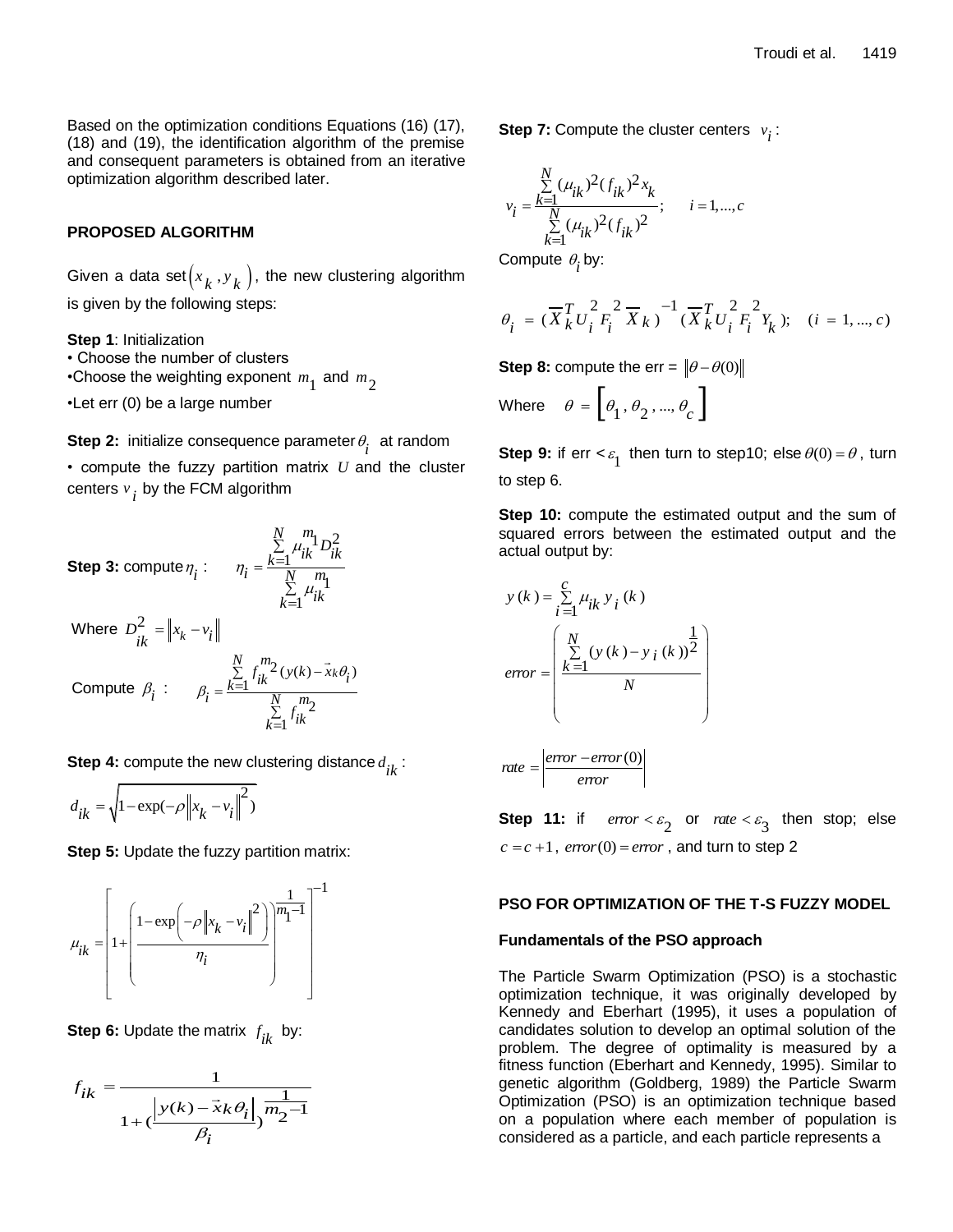

**Figure 1.** Geometric view for PSO algorithm.

solution of the current problem (Araujo and Coelho, 2008; Pan et al., 2006; Jang et al., 2007; Xu et al., 2009). Each particle in the algorithm is associated to a randomized velocity which enables it to move in the research space. The PSO algorithm does not have operators, such as crossover and mutation as in the genetic algorithm, in fact the PSO algorithm does not implement the survival of the suited individual, but it implements the simulation of social behavior individuals. From the algorithm, a swarm is randomly distributed in the search space, each particle also having a position and a random velocity (Figure1). Then, at each time instant, each particle is able to evaluate the quality of its position and to keep in memory its best performance. That is to say the best position it has achieved so far. Each particle in the PSO is able to query with a number of these neighbors. And get each of them its own best solution noted *pbest,* and then chose the best of the best performances in its possession noted *gbest.* The optimization procedure of PSO consists of each time instant to change the velocity of each particle flying the values of *pbest* and *gbest.* Acceleration is weighted by random terms, with separate random numbers being generated by acceleration toward of *pbest* and *gbest* locations, respectively. The implementation procedure of the PSO algorithm is summarized by the following steps (Araujo and Coelho, 2008; Jang et al., 2007).

**Step 1:** Initialize a population of particles with random positions and velocities using a uniform probability distribution.

**Step 2:** Compute the fitness value of each particle.

**Step 3:** Compare the fitness of each particle's with *pbest,*  if the current value is better than *pbest,* then set the *pbest* value equal to the current value.

**Step 4:** Compare the fitness of each particle's with *gbest,*  if the current value is better than *gbest,* then set the *gbest* value equal to the current value.

**Step 5:** update the position and velocity of the particle according to the Equations (21) and (20)

$$
w v_d(k) + \rho_1 \Big( p_d(k) - x_d(k) \Big) + \rho_2 \Big( p_g - x_d(k) \Big)
$$
 (20)

$$
x_d(k+1) = x_d(k) + v_d(k+1)
$$
 (21)

Where *k* is the current iteration number,  
\n
$$
x_d = \begin{bmatrix} x_{d_1}, x_{d_2}, x_{d_3}, ..., x_{d_k}, ..., x_{d_N} \end{bmatrix}^T
$$
 represents the position of the i<sup>th</sup> particle,  $v_d = \begin{bmatrix} v_{d_1}, v_{d_2}, v_{d_3}, ..., v_{d_k}, ..., v_{d_N} \end{bmatrix}^T$   
\nrepresents the velocity of the i<sup>th</sup> particle  
\nand  $P_d = \begin{bmatrix} p_{d_1}, p_{d_2}, ..., p_{d_N} \end{bmatrix}^T$ , represents the best previous position (the positive of which one since the heat fitness)

position (the position of which can give the best fitness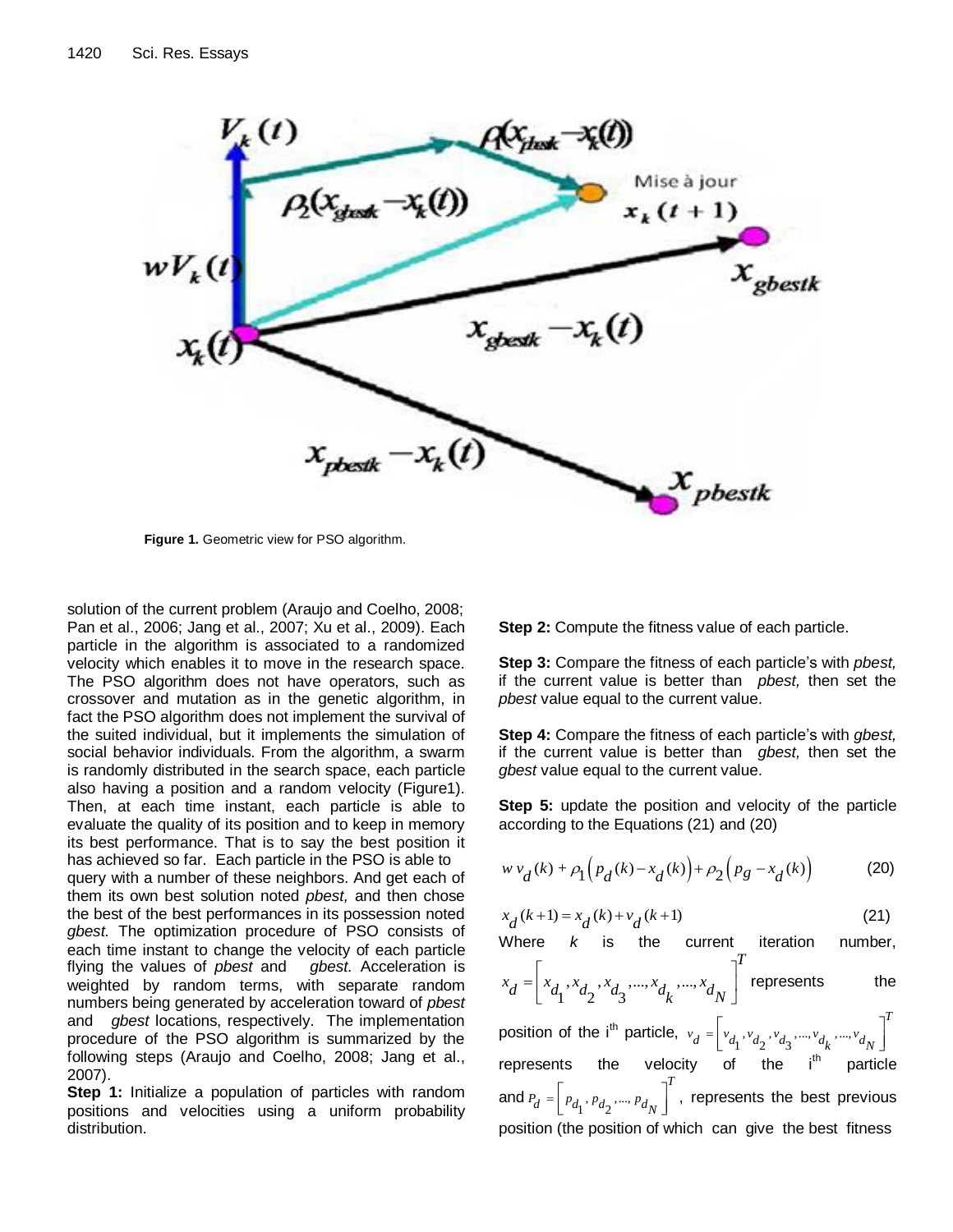value) of the i<sup>th</sup> particle. Index *g*: represents the index of the best particle in the population who can provide the best solution to the problem.  $\rho_1$  and  $\rho_2$  : represents two random variables defined as follows:

$$
\begin{cases}\n\rho_1 = r_1 c_1 \\
\rho_2 = r_2 c_2\n\end{cases}
$$

 $r_1$  and  $r_2$  are two random variables between 0 and 1,  $c_1$  and  $c_2$  are two positive constants satisfying the following relationship:  $c_2 + c_1 \leq 4$ 

*w* : represents the factor of inertia proposed by Shi and Eberhart. This factor sets the ability to explore each particle which aims at improving the convergence of the method. Note that the size of this factor directly influences the size of the search space. Shi and Eberhart have shown that for $w \in [0.8,1.2]$ , can have a better convergence of the problem. The chosen of this factor also depends on the type of the intended application and the desired performance.

**Step 6:** until reaching the stopping criterion of the problem. It should be noted that the convergence of the algorithm towards the global optimal solution is not always guaranteed. For this reason it is necessary to define a stopping criterion for the algorithm. The stopping criteria used in most literature is the following:

i. The maximum number of iterations *nbIter*<sub>max</sub> is reached.

ii. The change of speed is very low.

iii. The value of the fitness function is reached.

The position of particle, and its initial velocity must be chosen randomly following the uniform law, but to avoid the rapid movement of particle from one region to another in the search space, we fix a maximum speed  $v_{\text{max}}$  and we assume that the velocity of particle  $p_d$  at time k is equal  $v_d(k)$ , so that these two velocities satisfying the following conditions:

$$
\begin{cases}\nv_d(k) = v_{\text{max}} & \text{si } v_d(k) > v_{\text{max}} \\
v_d(k) = -v_{\text{max}} & \text{si } v_d(k) < -v_{\text{max}}\n\end{cases}
$$
\n(22)

In a subsequent a combination between the particle swarm optimization algorithm (PSO) and the modified clustering algorithm is used to build another approach called modified\_algorithm-PSO to identify the premise and consequence parameters involved in the Takagi - Sugeno fuzzy model.

### **PSO combined with modified clustering algorithm**

The optimal position is measured with said fitness function which defines the following optimization problem. This according to the following fitness function:

$$
J_3 = \sum_{i=1}^{c} (\mu_{ik})^m 1 \, d_{ik}^2 + \sum_{i=1}^{c} \eta_i \sum_{k=1}^{N} (1 - \mu_{ik})^m 1 \tag{3}
$$

*M* : is a positive constant.  
\n
$$
J_3(U,V) = \sum_{k=1}^{N} \sum_{i=1}^{C} (\mu_{ik})^{m_i} d_{ik}^2 + \sum_{i=1}^{C} \eta_i \sum_{k=1}^{N} (1 - \mu_{ik})^{m_i}
$$
 is the

objective function of the modified algorithm.

Where  $V = \begin{bmatrix} v_1, v_2, \cdots, v_i, \cdots v_c \end{bmatrix}$  : represents the clusters vector,  $U$  = $\left\lfloor \mu_{ik} \right\rfloor \;$  : represents the Fuzzy partition matrix.

# **Modified algorithm-PSO**

Given a data set $\left(x_k^{},y_k^{}\right)$ , the new clustering algorithm

is given by the following steps:

**Step 1**: Initialization

- Choose the number of clusters
- Choose the weighting exponent  $m_1^{}$  and  $m_2^{}$
- Let err (0) be a large number
- Give  $\rho_1$  and  $\rho_2$
- Set the weight of inertia:  $\omega$
- Set the size of the search space: *D*
- $\cdot$  Initialize the  $1^{st}$  particle generation.
- Initialize the position and velocity of each particle.
- Initialize the fitness function  $f(x_k)$

**Step 2:** initialize consequence parameter  $\theta$ <sub>i</sub> at random

• compute the fuzzy partition matrix *U* and the cluster centers  $v_i$  by the FCM algorithm

Step 3:  $\mathsf{compute}\, \eta_i$  :

$$
\eta_i = \frac{\sum\limits_{k=1}^{N}\mu_{ik}^m\mathbf{1}_{D_{ik}^2}}{\sum\limits_{k=1}^{N}\mu_{ik}^m}
$$

Where  $D_{ik}^2 = ||x_k - v_i||$  $=\|x_{i} -$ 

Compute 
$$
\beta_i
$$
: 
$$
\beta_i = \frac{\sum_{k=1}^{N} f_{ik}^{m_2}(y(k) - \vec{x}_k \theta_i)}{\sum_{k=1}^{N} f_{ik}^{m_2}}
$$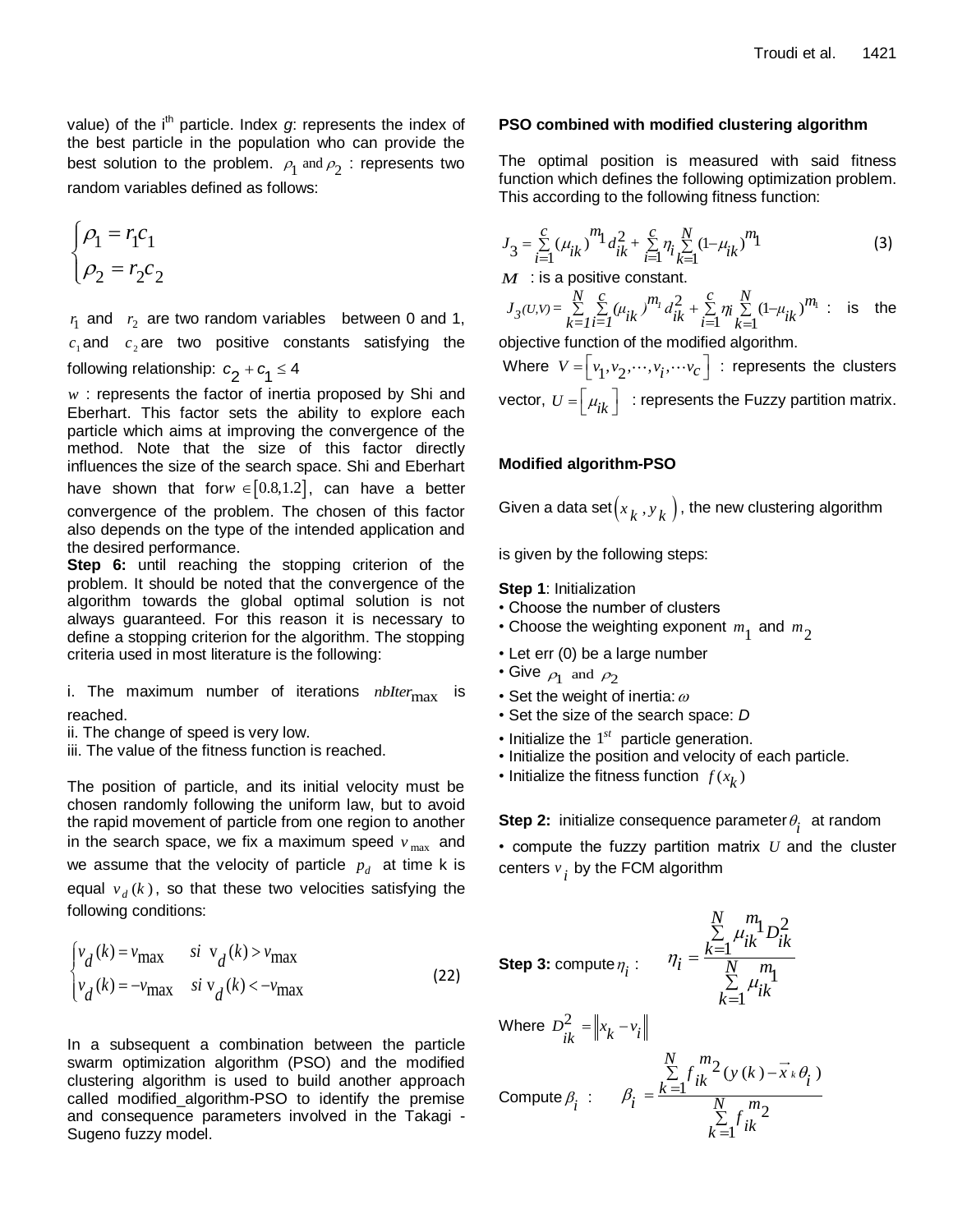**Step 4:** compute the new clustering distance *d ik* :

$$
d_{ik} = \sqrt{1 - \exp(-\rho \|x_k - v_i\|^2)}
$$

**Step 5: Update the fuzzy partition matrix:** 



**Step 6:** Compute the new value of the fitness function for each particle.

$$
f(x_k) = \frac{M}{J_3(U,V)}
$$

**Step 7:** Update the velocity and the position of each particle with.

$$
v_d(k+1) = w v_d(k) + \rho_1 \Big( p_d(k) - x_d(k) \Big) + \rho_2 \Big( p_g - x_d(k) \Big)
$$
  

$$
x_d(k+1) = x_d(k) + v_d(k+1)
$$

**Step 8:** Update the matrix  $f_{ik}$  by:

$$
f_{ik} = \frac{1}{1 + (\frac{\left|y(k) - \vec{x}k\theta_i\right|}{\beta_i})^{m_2 - 1}}
$$

**Step 9:** compute the cluster centers *v i* :

$$
v_i = \frac{\sum_{k=1}^{N} (\mu_{ik})^2 (f_{ik})^2 x_k}{\sum_{k=1}^{N} (\mu_{ik})^2 (f_{ik})^2}; \quad i = 1,...,c
$$

Compute 
$$
\theta_i
$$
 by:  
\n
$$
\theta_i = (\overline{X}_k^T U_i^2 F_i^2 \overline{X}_k)^{-1} (\overline{X}_k^T U_i^2 F_i^2 Y_k); \quad (i = 1, ..., c)
$$

**Step 10:** compute the err = 
$$
\|\theta - \theta(0)\|
$$
  
Where  $\theta = \begin{bmatrix} \theta_1, \theta_2, ..., \theta_c \end{bmatrix}$ 

**Step 11:** if  $err < \varepsilon_1$  then turn to step10; else  $\theta(0) = \theta$ , turn to step 6.

**Step 12:** compute the estimated output and the sum of squared errors between the estimated output and the actual output by:

$$
y(k) = \sum_{i=1}^{C} \mu_{ik} y_i(k)
$$
  
error = 
$$
\begin{pmatrix} N & 1 \\ \sum_{k=1}^{N} (y(k) - y_i(k))^2 \\ N \end{pmatrix}
$$
  
rate = 
$$
\begin{vmatrix} error - error(0) \\ error \end{vmatrix}
$$

**Step 13:** if  $error < \varepsilon_2$  or  $rate < \varepsilon_3$  then stop;  $else c = c + 1, error(0) = error, and turn to step 2.$ 

#### **SIMULATION RESULTS**

In this section, we will present two examples. All examples are nonlinear and difficult to be described by the ordinary method, so the fuzzy model presented in this paper is adopted.

**Example 1:** in the literature, there are several types of nonlinear systems described by different equations. In this paper, we are going to study a nonlinear system

described by the following equation (Sasty et al., 1994):  
\n
$$
y(k+1) = \frac{y(k) y(k-1) y(k-2) u(k-1) (y(k-2)-1) + u(k)}{1 + y^2 (k-1) + y^2 (k-2)}
$$
\n(24)

Where  $y(k)$ ,  $u(k)$  are the output and the input of the system respectively.

 $e(k)$  is a linear noise given by the recurrent equation.

$$
e_1(k+1) = \cos(\beta)e_1(k) + \sin(\beta)e_2(k)
$$
  
\n
$$
e_2(k+1) = -\sin(\beta)e_1(k) + \cos(\beta)e_2(k)
$$
  
\n
$$
e(k) = 0.5e_1(k)
$$
  
\n
$$
\beta = \frac{\pi}{6}
$$
 (25)

This system was proposed by Narendra and Parthasarathy (1990) in the context of neural networks modeling. Boukhirs (1998) and more recently Verdult (2002) used this same system to show the capabilities of approximation of a Takagi-Sugeno multiple models.

In this case, we present the simulation results concerning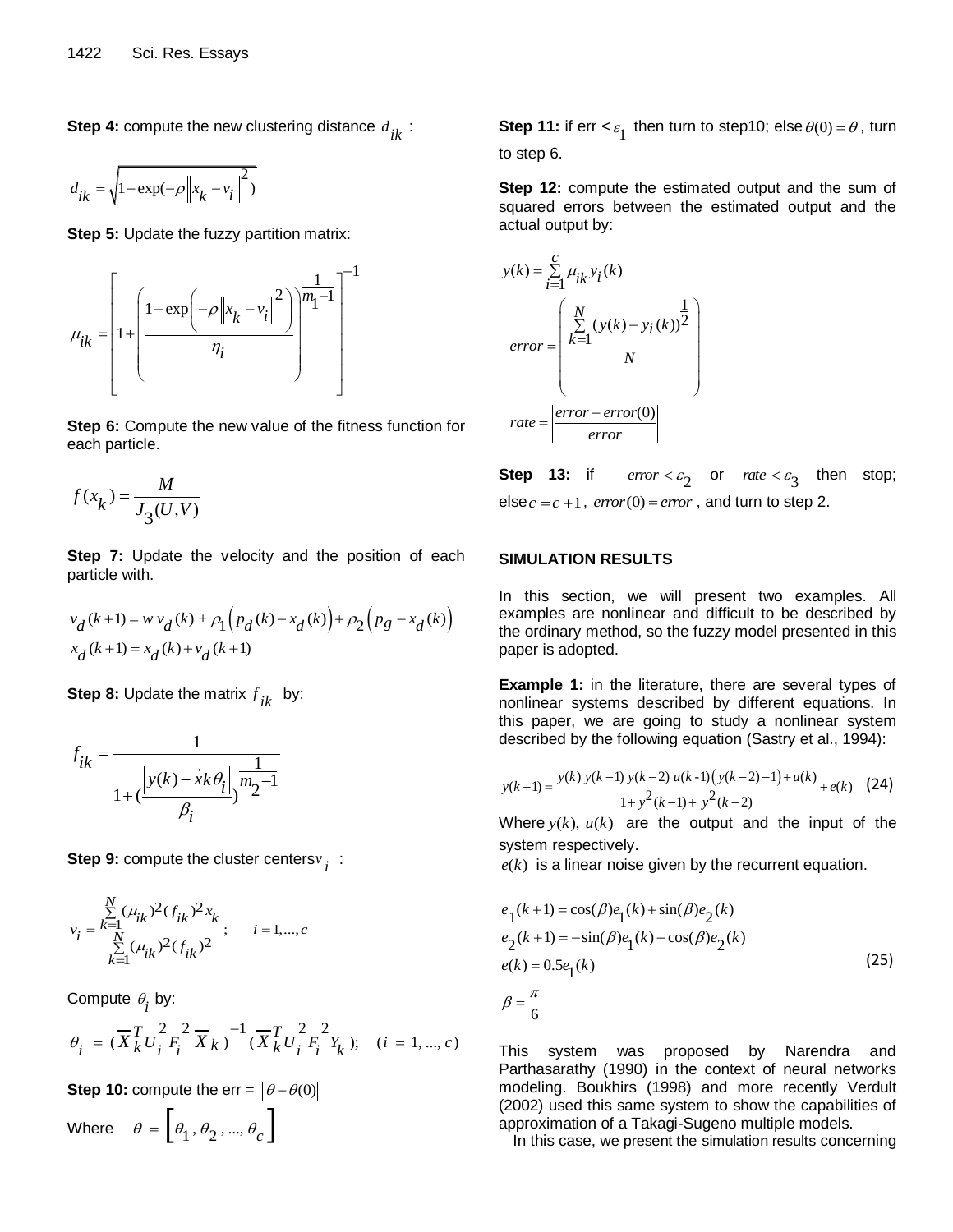

**Figure 2.** Input sequences.



**Figure 3.** Identification result for the proposed algorithm.

the identification of the algorithms we have introduced previously.

i. There exists the system by a random binary signal given in Figure 2.

ii. For another input**,** the simulation results given by the proposed algorithm is given in Figures 3 and 4.

**Examples 2:** this system is described by the following equation:

$$
y(k+1) = \frac{y(k) (y(k-1) + 2) (y(k) + 2.5)}{8.5 + y^{2}(k) + y^{2}(k-1)} + u(k) + e(k)
$$

The simulation results concerning the identification of the algorithms we have introduced previously have been presented as follows;

i. There exit the system by a random binary signal shown in Figure 5. proposed algorithm is given in Figures 6 and 7.

# **VALIDATION MODEL**

Therefore, to ensure that the model obtained from the estimation it is compatible with other forms of inputs to correctly represent the system operating to identify it. It we present, in this paragraph, statistical tests to validate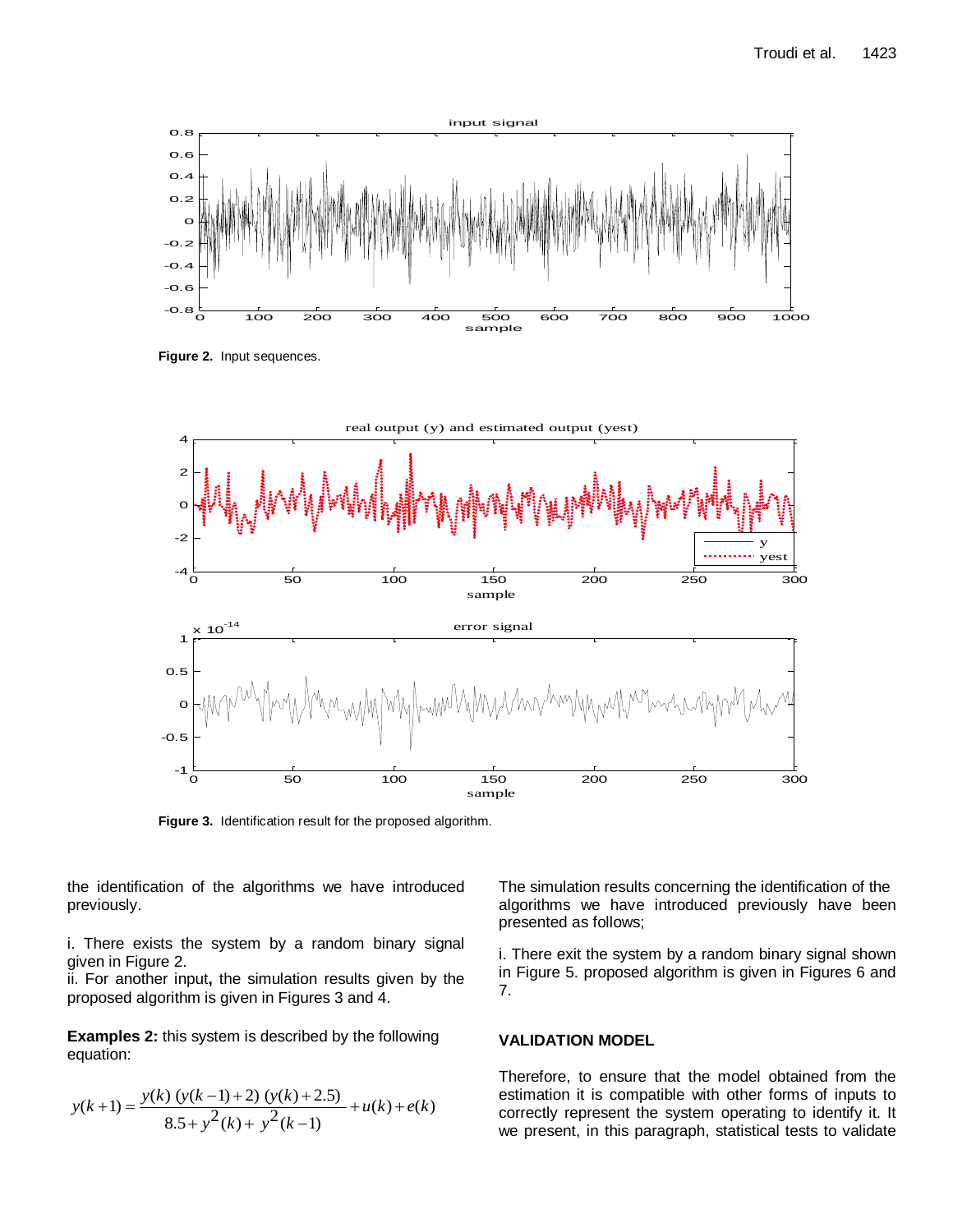

**Figure 4.** Identification result for the proposed algorithm-PSO.



**Figure 5.** Input sequences.



**Figure 6.** Identification result for the proposed algorithm.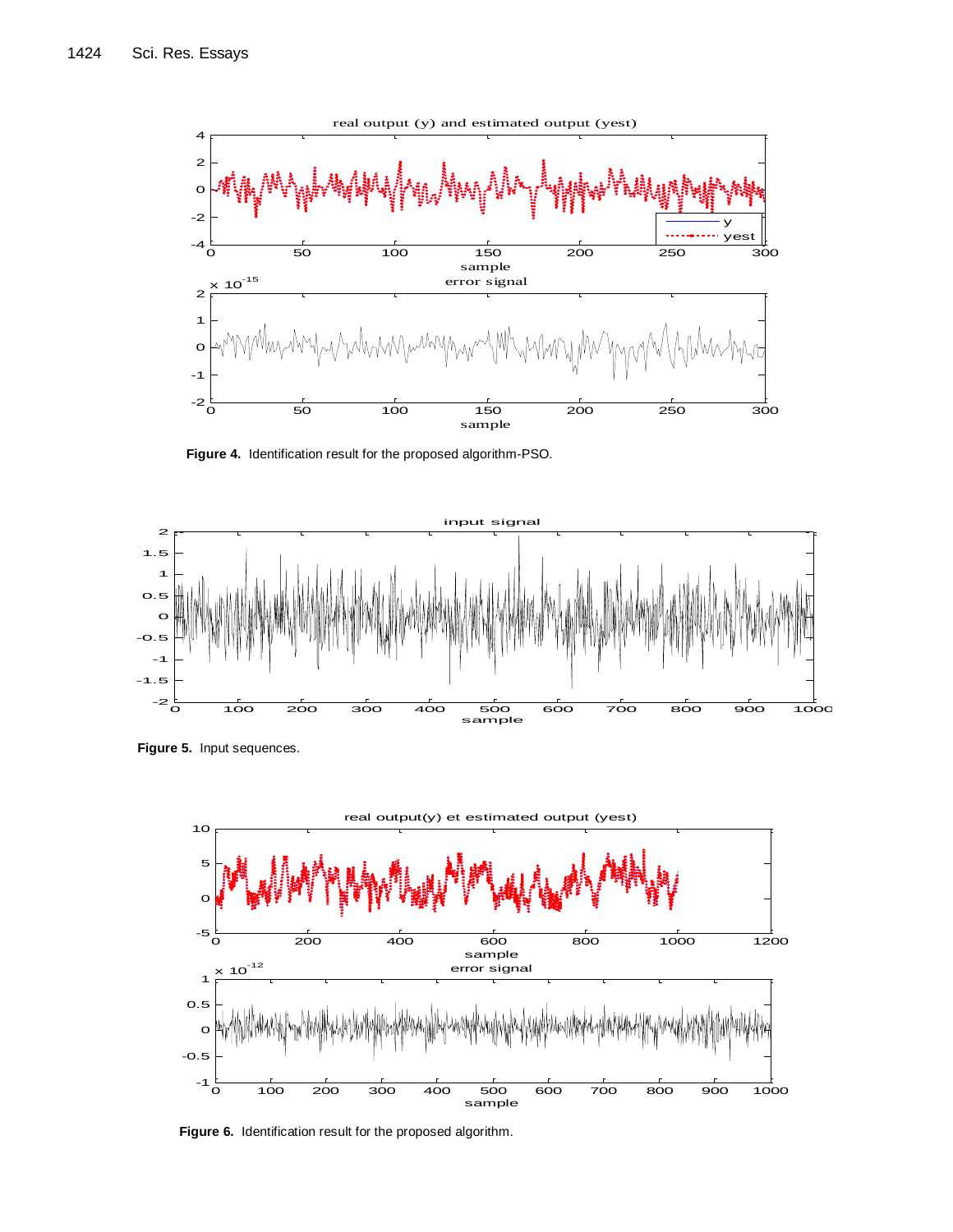

**Figure 7.** Identification result for the proposed algorithm-PSO.

a prediction model based on the residues autocorrelation function and on the cross-correlation between residues and other inputs in the system. Moreover one will present other validation tests named the RMSE test and the VAF test.

#### A) RMSE (Root Mean Square Error)

This test calculates the mean squared error between the measured output and model output.

RMSE = 
$$
\sqrt{\frac{1}{N} \sum_{k=1}^{N} (y(k) - y(k))^2}
$$
 (23)

When the model output and actual output are very near, the test tends to zero.

#### B) VAF (Variance Accounting For)

Introduced by Babuska (1998), this criterion makes it possible to evaluate expressed as a percentage, quality of a model by measuring the standardized variation of the variance between two signals. Its optimal value is 100% when the two signals are equal, more they are different, plus its value becomes weak. Criteria VAF is given by the expression (24)

$$
VAF = 100\% \left[ 1 - \frac{\text{var}\left(y(k) - y(k)\right)}{\text{var}(y(k))} \right]
$$
 (24)

#### **Example 1**

C) Residue auto-correlation function:

$$
\hat{r}_{\varepsilon\varepsilon}(\tau) = \frac{\sum_{k=1}^{N-\tau} \left( \varepsilon(k,\hat{\theta}) - \overline{\varepsilon} \right) \left( \varepsilon(k-\tau,\hat{\theta}) - \overline{\varepsilon} \right)}{\sum_{k=1}^{N} \left( \varepsilon(k,\hat{\theta}) - \overline{\varepsilon} \right)^2}
$$
(25)

(D) Cross-correlation function between residues and previous input

$$
\hat{r}_{u\varepsilon}(\tau) = \frac{\sum_{k=1}^{N-\tau} (u(k) - \overline{u}) \left( \varepsilon(k - \tau, \hat{\theta}) - \overline{\varepsilon} \right)}{\sqrt{\sum_{k=1}^{N} (u(k) - \overline{u})^2} \sqrt{\sum_{k=1}^{N} \left( \varepsilon(k, \hat{\theta}) - \overline{\varepsilon} \right)^2}}
$$
(26)

 $\epsilon$  is the prediction error and  $\mu$  is the system input. The validity of model requires the following results:

$$
\hat{r}_{\mathcal{E}\mathcal{E}}(\tau) = \begin{cases} 1 & \text{si } \tau = 0 \\ 0 & \text{si } \tau \neq 0 \end{cases} \quad \text{and} \quad \hat{r}_{\mathcal{U}\mathcal{E}}(\tau) = 0, \ \forall \tau
$$

In general, the correlation functions  $\hat{r}$  are zero when  $\tau$ is the interval  $[-20, 20]$  with a confidence interval of 95%,

i.e: 
$$
\frac{-1.96}{\sqrt{N}} < \hat{r} < \frac{1.96}{\sqrt{N}}
$$

The simulation results show that the proposed algorithm-PSO can effectively solve the problem of the other algorithm (FCM, GK and PCM). The validation tests used (Table 1) have shown good performance of these algorithms. However, their RMSE and VAF show a better behavior of the proposed algorithm- PSO compared to the FCM-PSO algorithm, the GK-PSO algorithm and the PCM-PSO algorithm (Figures 8 and 9).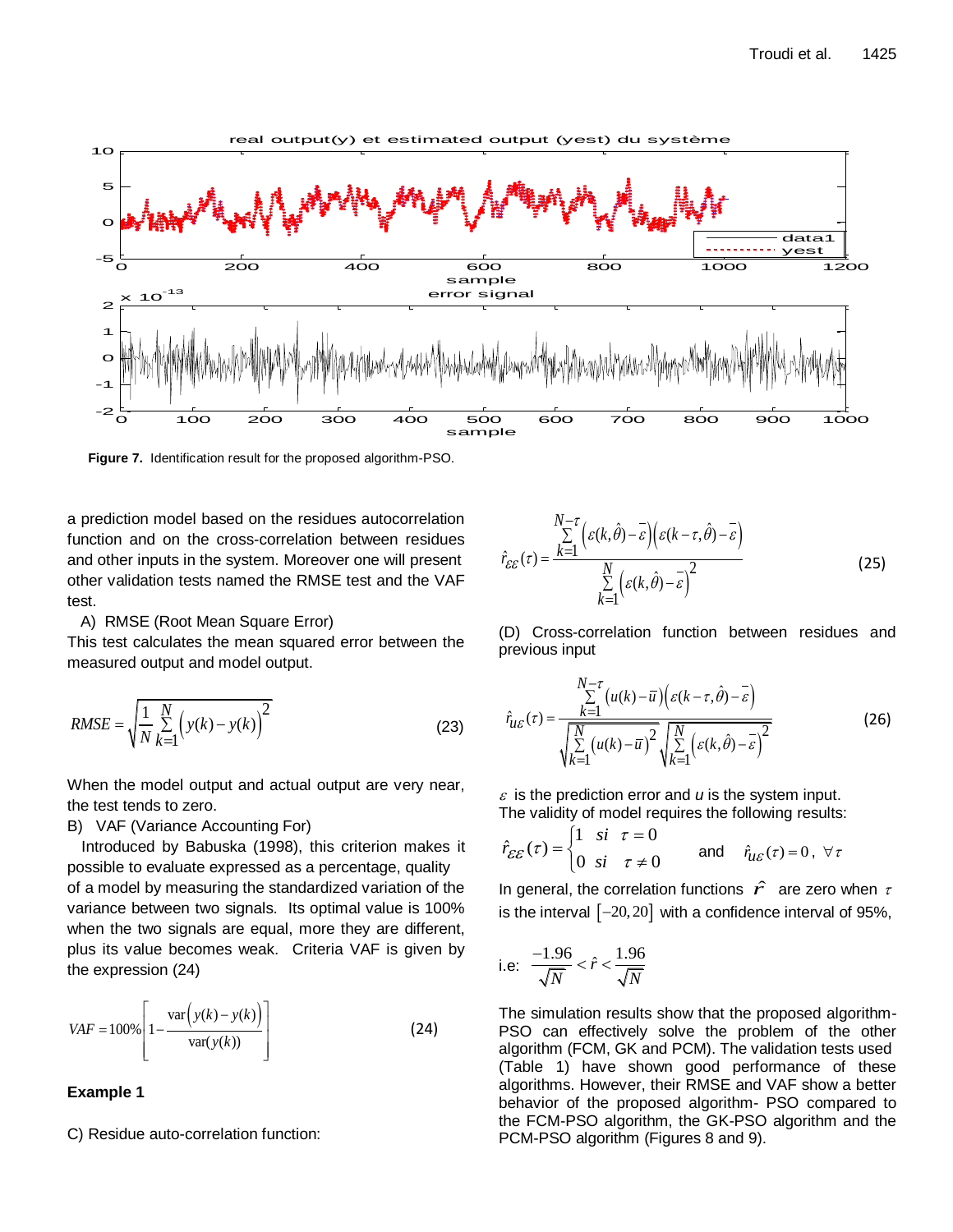|                  | <b>FCM</b>       | GK             | <b>PCM</b>     | <b>Proposed algorithm</b>     |
|------------------|------------------|----------------|----------------|-------------------------------|
| <b>RMSE</b>      | $2.3527 10^{-5}$ | $2.371310^{5}$ | $2.334110^{5}$ | $1.24 \times 10^{-10}$        |
| VAF (%)          | 99.9987          | 99.9986        | 99.9992        | 99.78                         |
| Computation time | 16.21            | 18.54          | 21.68          | 32.05                         |
|                  |                  |                |                |                               |
|                  | <b>FCM-PSO</b>   | <b>GK-PSO</b>  | <b>PCM-PSO</b> | <b>Proposed algorithm-PSO</b> |
| RMSE (10-5)      | $2.128310^{5}$   | 1.4087 10-5    | 1.2201         | $3.4772^{16}$                 |
| VAF (%)          | 99.9987          | 99.9995        | 99.9997        | 99.9999                       |
| Computation time | 7.86             | 10.21          | 17.56          | 24,17                         |

**Table 1.** Validation results.



**Figure 8.** Validation result for the proposed algorithm.



**Figure 9.** Validation result for the proposed algorithm-PSO.

# **Example 2**

The simulation results (Table 2) show that the proposed

algorithm-PSO can effectively solve the problem of the other algorithm (FCM, GK and PCM). The validation tests used have shown good performance of these algorithms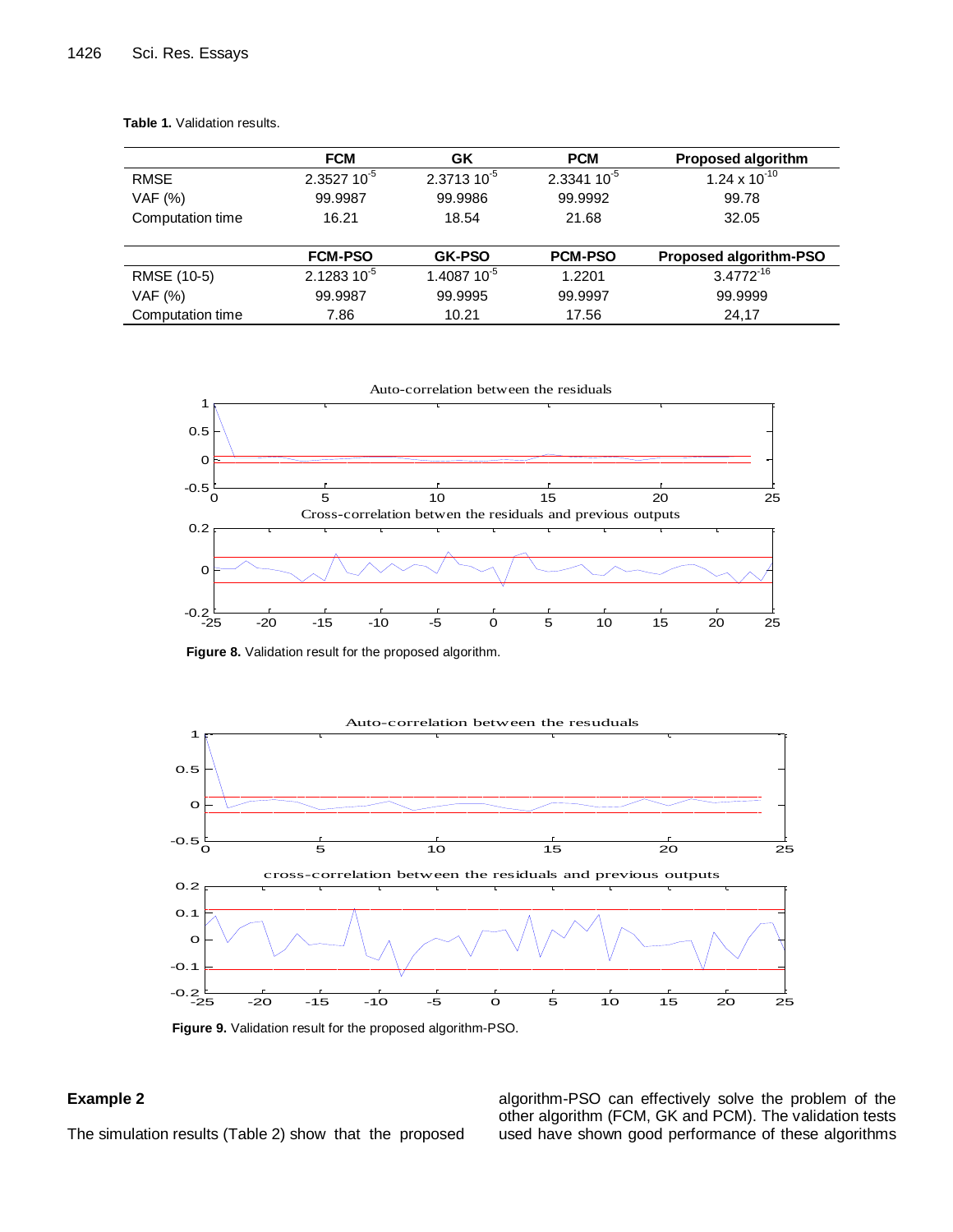**Table 2.** Validation results.

|                  | <b>FCM</b>      | GΚ                     | <b>PCM</b>     | <b>Proposed algorithm</b>     |
|------------------|-----------------|------------------------|----------------|-------------------------------|
| <b>RMSE</b>      | $2.908010^{-5}$ | 5.837010 <sup>-5</sup> | $2.119110^{5}$ | $1.831\overline{410}^{13}$    |
| <b>VAF</b> (%)   | 100             | 100                    | 100            | 100                           |
| Computation time | 9.76            | 5.99                   | 15.48          | 25.37                         |
|                  |                 |                        |                |                               |
|                  | <b>FCM-PSO</b>  | <b>GK-PSO</b>          | <b>PCM-PSO</b> | <b>Proposed algorithm-PSO</b> |
| RMSE (10-5)      | $4.020910^{-7}$ | $5.489110^{-7}$        | $1.135710^{6}$ | $5.422310^{-14}$              |
| VAF (%)          | 100             | 100                    | 100            | 100                           |
| Computation time | 1.71            | 2.05                   | 7.22           | 19.45                         |



**Figure 10.** Validation result for the proposed algorithm.



**Figure 11.** Validation result for the proposed algorithm-PSO.

(Figures 10 and 11).

# **APPLICATION TO AN ELECTRO-HYDRAULIC SYSTEM**

The effectiveness of the identification algorithm we

proposed in this paper is tested on an electro-hydraulic system described by the schematic diagram in Figure 12. Filling the tank 1 is achieved through a centrifugal pump unidirectional. The latter is driven by a DC motor controlled by a variable speed operating in a single quadrant. The tank 1 is located at an elevation difference "ha" compared to the container 2. The direction of flow of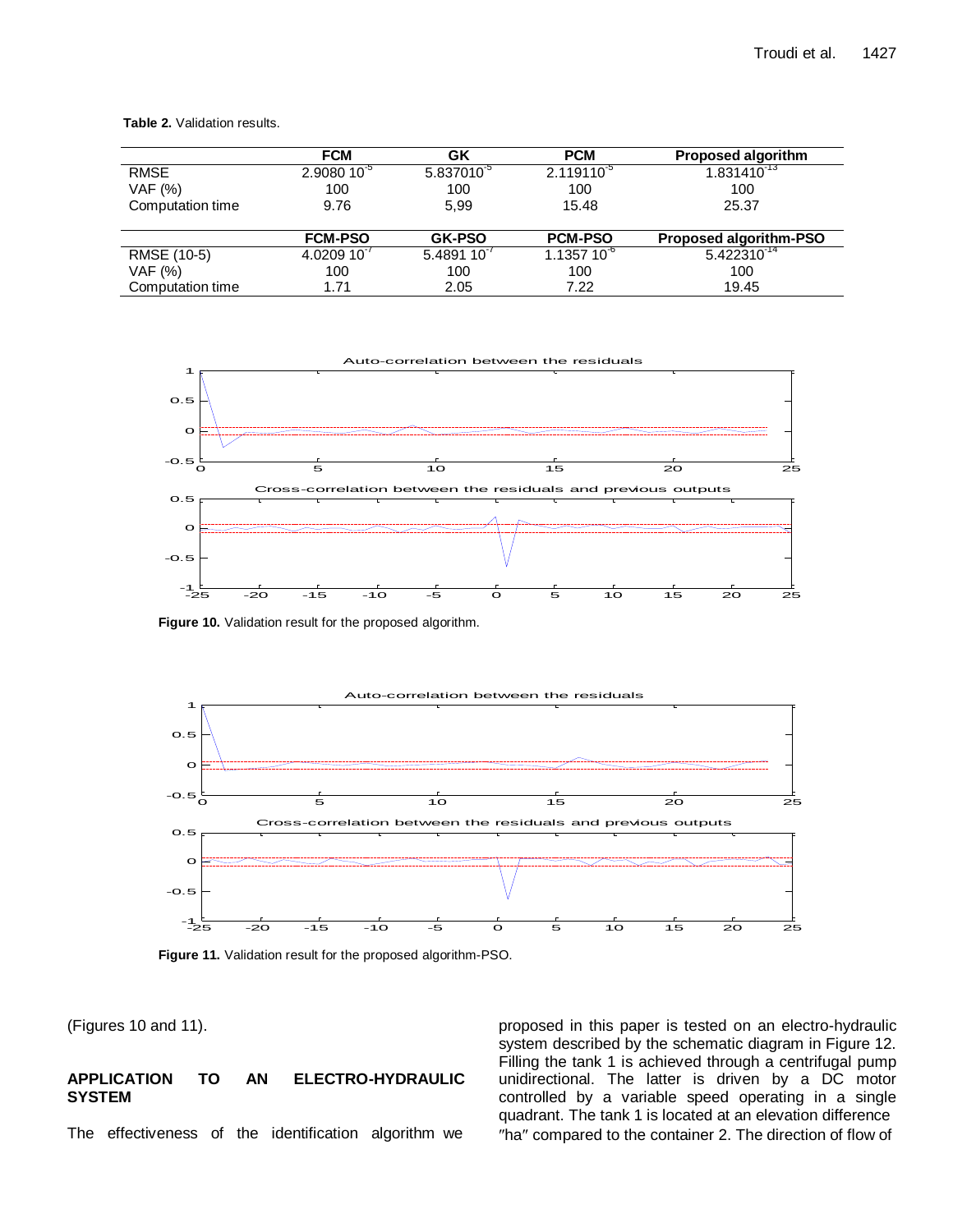

**Figure 12.** bloc diagram. **1**: Ultrasonic level sensor; **2**: Tank 1; **3**: Tank 2; **4**: Centrifugal pump; **5**: DC motor; **6**: Variable speed; **7**: Manual valve v1; **8**: manual valve v2; **9**: Pipe 1; **10**: Pipe 2; **qe**: felling flow; **qs**: outgoing flow of tank 1; **P1**: pressure at the button of tank; **P2**: pressure at the button of tank 2; **Pp**: exit pressure of centrifugal pump; **h1**: water level in tank 1; **h2**: water level in tank 2; **ha**: difference in altitude between the sites of the two tanks; **u**: supply voltage of the engine.



**Figure 13.** Sequence of input-output.

liquid depends mainly on the pressure "Pp" in the output of the pump pressure at the bottom of two tanks " P1" and "P2" and the pressure due to the difference in the elevation between the two reservoirs. The manual valve " $v2$ " is always kept open. In contrast, the valve " $v1$ " is used as body perturbation dump tank 1. The fluid level in the reservoir 1 is measured using an analog ultrasonic sensor.

#### **Identification of system parameters**

To identify the parameters of this system, we applied a proposed clustering algorithm. The set of observations we have taken is illustrated in Figure 13.

For another sequence of input-output**,** the simulation results given by the proposed algorithm is given in Figures 14 and 15.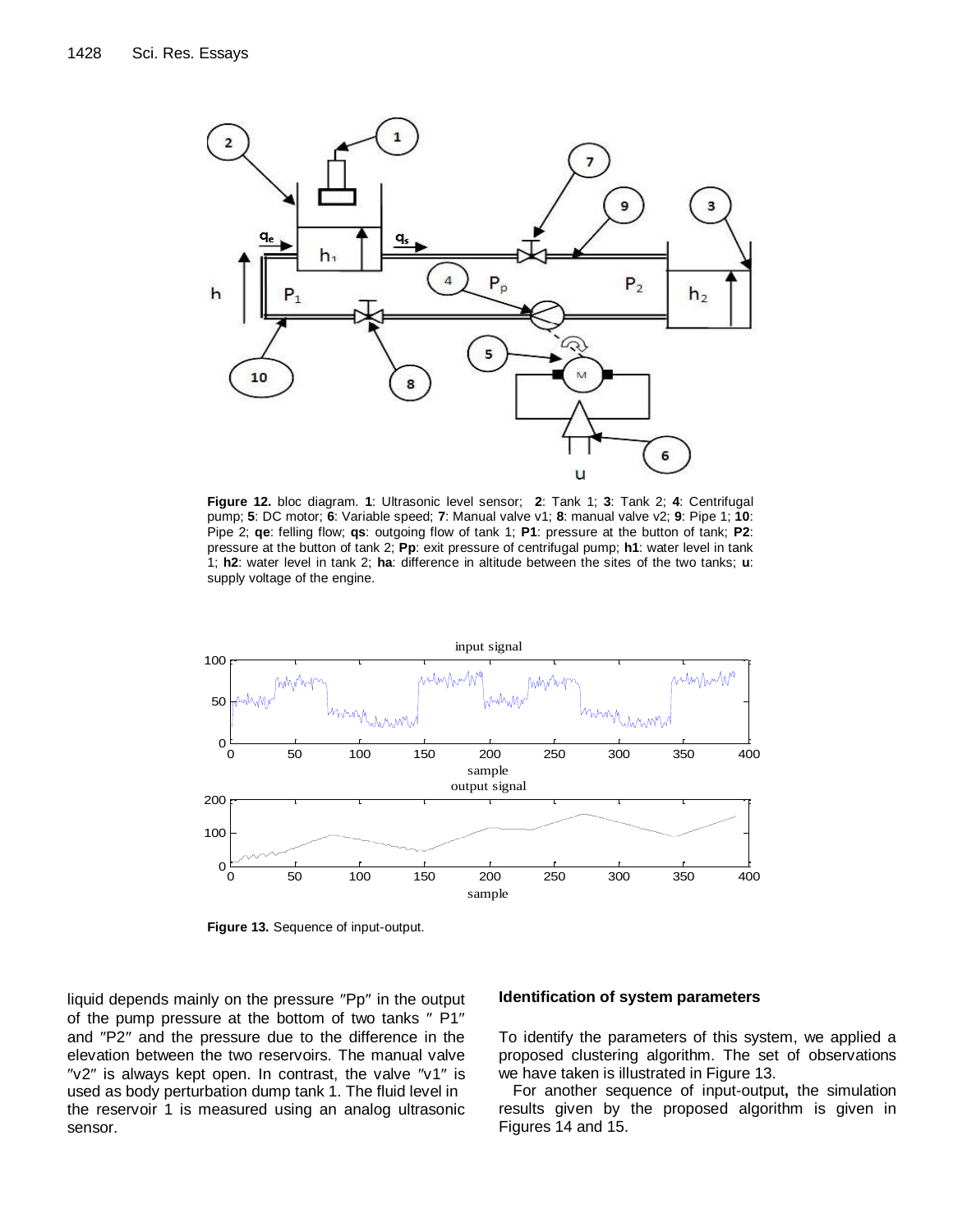

**Figure 14.** Identification result for the proposed algorithm.



**Figure 15.** Identification result for the proposed algorithm-PSO.

|  |  |  | <b>Table 3. Validation results.</b> |
|--|--|--|-------------------------------------|
|--|--|--|-------------------------------------|

|                          | <b>FCM</b>     | GΚ             | <b>PCM</b>        | <b>Proposed algorithm</b> |
|--------------------------|----------------|----------------|-------------------|---------------------------|
| RMSE (10 <sup>-5</sup> ) | $1.476610^{5}$ | $1.207410^{5}$ | 1.2096 10 $^{-5}$ | $1.4780\,10^{3}$          |
| $VAF(\%)$                | 99.9956        | 99.9983        | 99.9981           | 98.9999                   |
| Computation time         | 8.61           | 15.51          | 14.64             | 28.79                     |
|                          |                |                |                   |                           |
|                          | <b>FCM-PSO</b> | <b>GK-PSO</b>  | <b>PCM-PSO</b>    | Proposed algorithm-PSO    |
| RMSE (10-5)              | $1.238810^{5}$ | $1.188310^{5}$ | $1.197610^{5}$    | $5.0911 10^{-11}$         |
| VAF (%)                  | 99.9979        | 99.9987        | 99.9974           | 99.98                     |
| Computation time         | 4.77           | 7.22           | 6.88              | 21.18                     |

# **Validation results**

The validations results as well as their RMSE and VAM

tests ( Table 3) show well the effectiveness of the proposed algorithm (modified algorithm and modified algorithm-PSO) compared to the other algorithms,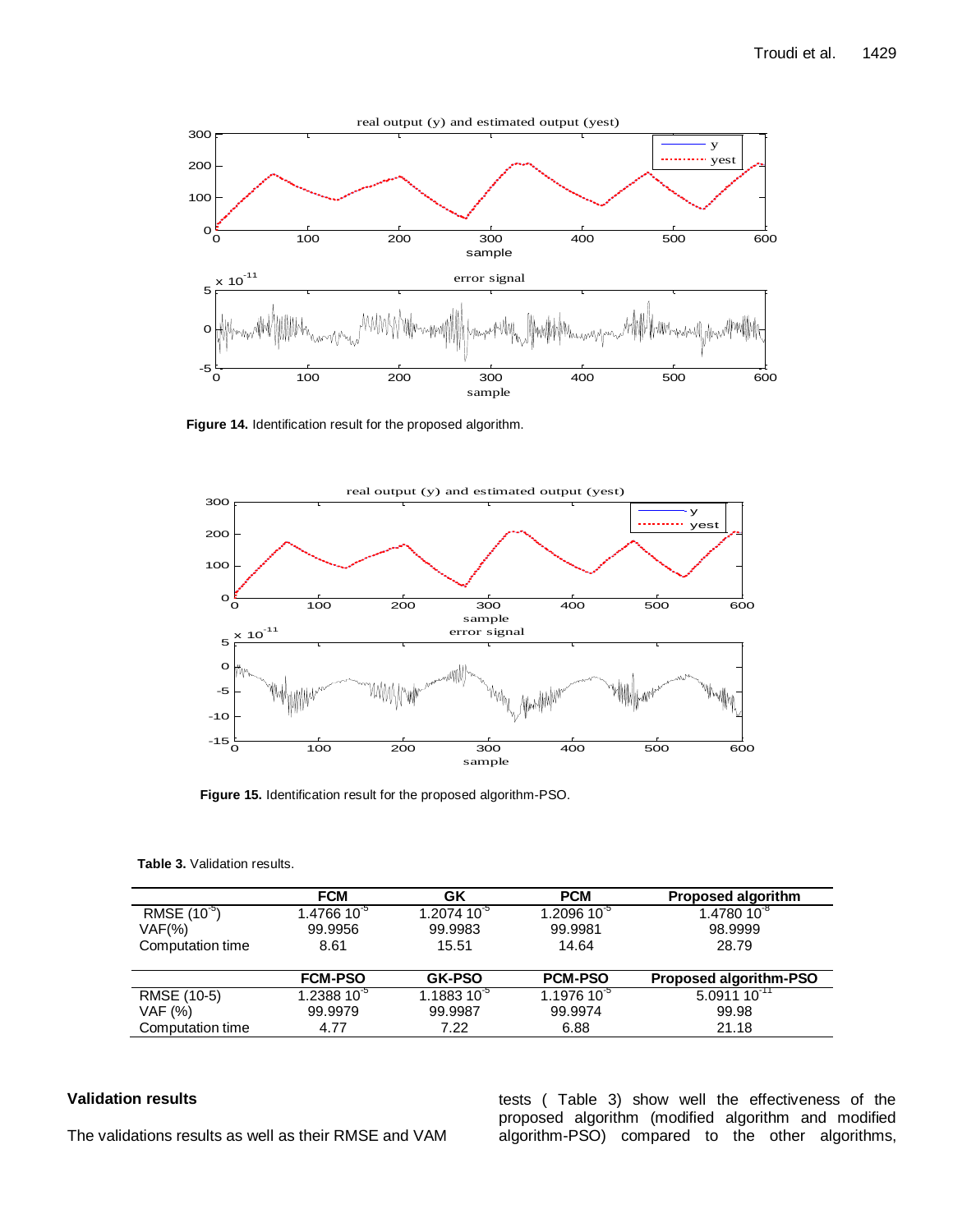

**Figure 16.** Validation result for the proposed algorithm.



**Figure 17.** Validation result for the proposed algorithm-PSO.

however the modified algorithm combined with the PSO algorithm has the best result (Figures 16 and 17).

#### **Conclusion**

In this paper, another approach of the identification of nonlinear stochastic systems is used. Unlike to the other clustering algorithms which has been proposed, that only allows the identification of premise parameters, the proposed algorithm can estimate simultaneously the premise and consequence parameters by using an iterative optimization method. It is starting from the minimization of four optimization criterion. In fact this algorithm is an extension of the algorithm proposed by J. Q. Chen. In this paper we introduced some

modifications in the last two criterion and we replaced the Euclidean distance by another non Euclidean distance. The proposed algorithm overcome the problems of sensitivity to noise and aberrant points, however, it cannot solve the problems of convergences and the time computing.

The particle swarm optimization method combined with the proposed algorithm can solve these problems. The experimental results on a nonlinear system as well as on a level control system showed that the proposed algorithm and the proposed algorithm combined with the PSO presented successful results.

But it is interesting to note that the proposed algorithm combined with the PSO algorithm present the best convergence results and computing time compared the proposed algorithm only.